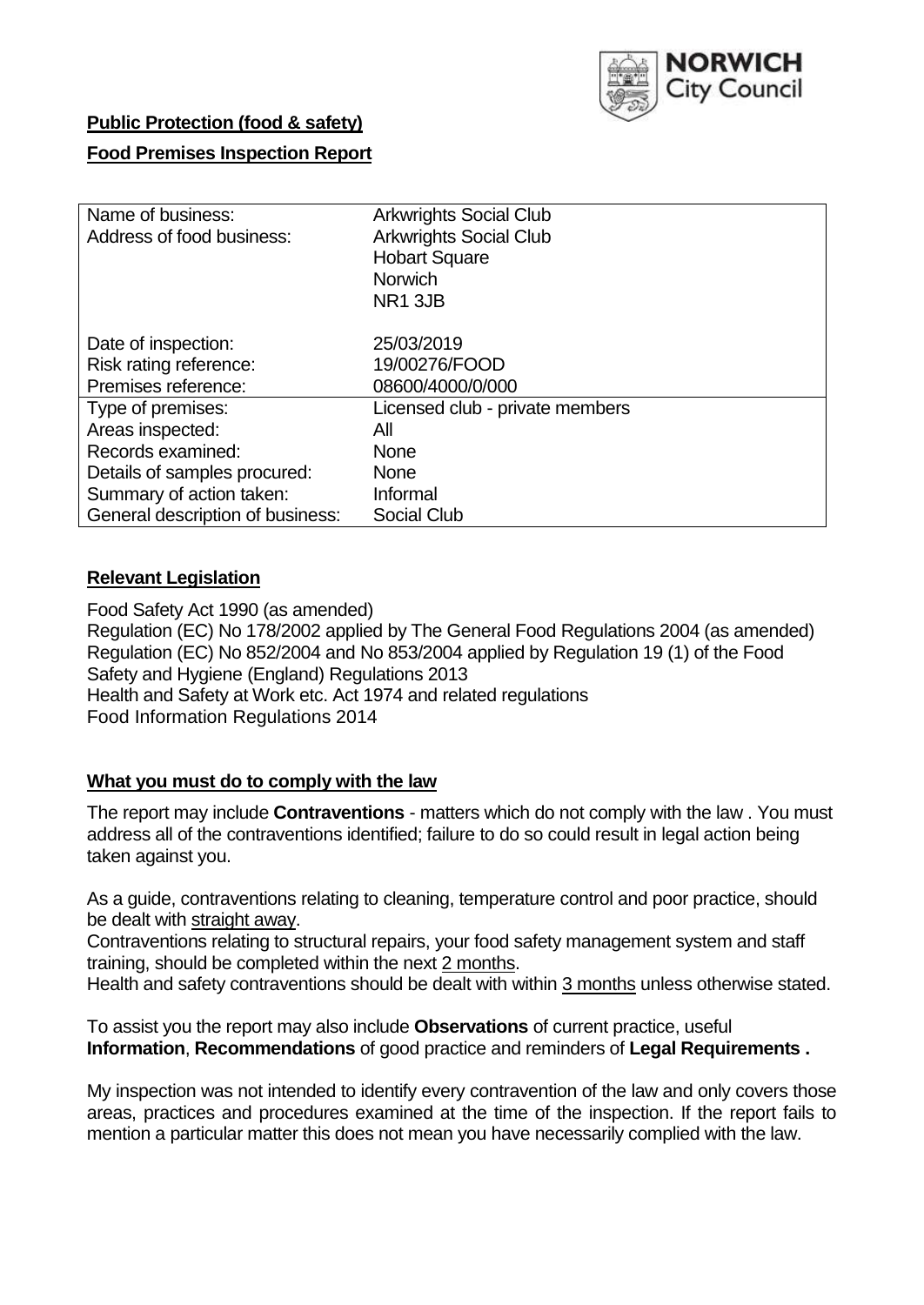## **FOOD SAFETY**

#### **How we calculate your Food Hygiene Rating:**

The food safety section has been divided into the three areas which you are scored against for the hygiene rating: 1. food hygiene and safety procedures, 2. structural requirements and 3. confidence in management/control procedures. Each section begins with a summary of what was observed and the score you have been given. Details of how these scores combine to produce your overall food hygiene rating are shown in the table.

| <b>Compliance Area</b>                     |          |    |           | <b>You Score</b> |                |    |           |    |                          |  |  |
|--------------------------------------------|----------|----|-----------|------------------|----------------|----|-----------|----|--------------------------|--|--|
| Food Hygiene and Safety                    |          |    |           | $\Omega$         | 5              | 10 | 15        | 20 | 25                       |  |  |
| <b>Structure and Cleaning</b>              |          |    | $\Omega$  | 5                | 10             | 15 | 20        | 25 |                          |  |  |
| Confidence in management & control systems |          |    | $\Omega$  | 5                | 10             | 15 | 20        | 30 |                          |  |  |
|                                            |          |    |           |                  |                |    |           |    |                          |  |  |
| <b>Your Total score</b>                    | $0 - 15$ | 20 | $25 - 30$ |                  | $35 - 40$      |    | $45 - 50$ |    | > 50                     |  |  |
| <b>Your Worst score</b>                    | 5        | 10 | 10        |                  | 15             |    | 20        |    | $\overline{\phantom{a}}$ |  |  |
|                                            |          |    |           |                  |                |    |           |    |                          |  |  |
| <b>Your Rating is</b>                      | 5        | 4  |           | 3                | $\overline{2}$ |    |           |    |                          |  |  |

Your Food Hygiene Rating is 3 - a generally satisfactory standard

## **1. Food Hygiene and Safety**

Food hygiene standards are high. You demonstrated a very good standard of compliance with legal requirements. You have safe food handling practices and procedures and all the necessary control measures to prevent cross-contamination are in place. Some minor contraventions require your attention. **(Score 5)**

 $000000$ 

### Contamination risks

**Contravention** The following exposed food to the general risk of cross-contamination with bacteria or allergens or its physical contamination with dirt, foreign objects or chemicals:

• the interior to the ice machine was dirty

## **2. Structure and Cleaning**

The structure facilities and standard of cleaning and maintenance are of a generally satisfactory standard but there are some repairs and/or improvements which are required in order for you to comply with the law. Pest control and waste disposal provisions are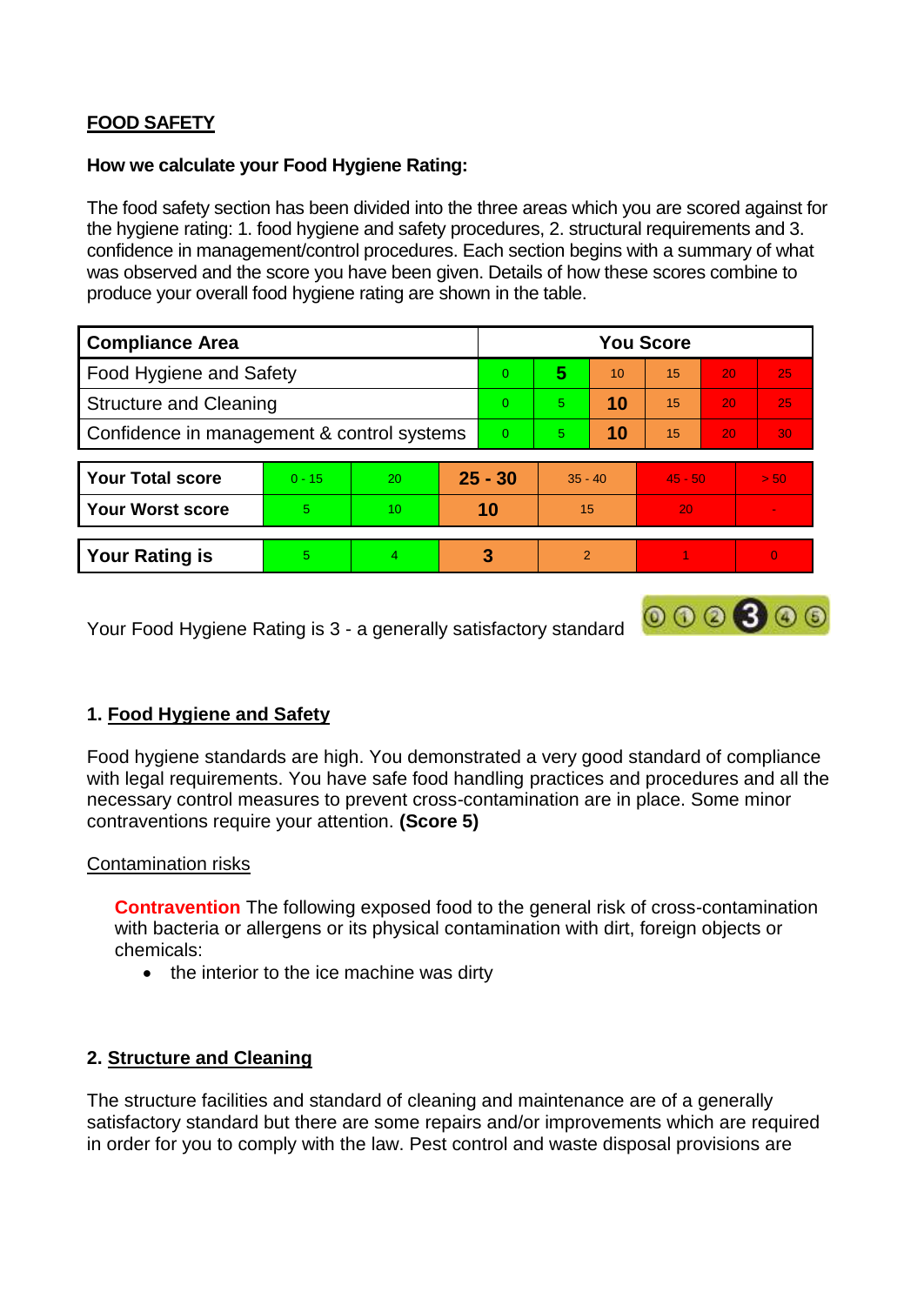adequate. The contraventions require your attention; although not critical to food safety they may become so if not addressed. **(Score 10)**

### Cleaning of Structure

**Contravention** The following items were dirty and require more frequent and thorough cleaning:

- high level cleaning in the celler
- mastic joints behind sinks

**Contravention** The following items could not be effectively cleaned and must be covered or made non-absorbent:

• floor under the wash hand basin and ice machine

#### **Maintenance**

**Contravention** The following had not been suitably maintained and must be repaired or replaced:

- floor surfaces
- missing ceiling panels in the celler
- missing light fitting cover in the celler

### Pest Control

**Contravention** The back door was ill fitting allowing pests access to the premises. The door or frame must be adapted to prevent access

**Legal Requirement** The layout, design, construction, siting and size of food premises must permit good food hygiene practices, including protection against pests.

#### **3. Confidence in Management**

There are generally satisfactory food safety controls in place although there is evidence of some non-compliance with the law. The contraventions require your attention; although not critical to food safety they may become so if not addressed. **(Score 10)**

### Type of Food Safety Management System Required

**Contravention** You are a low risk business and do not have a food safety management system or what you have in place is not suitable given the food risks associated with your business. You still require a minimum amount of documentation. This might include your hygiene rules, pest control reports, a staff illness and exclusion policy, a cleaning schedule, date coding, temperature checks of display chillers, and hand-over diary etc.: